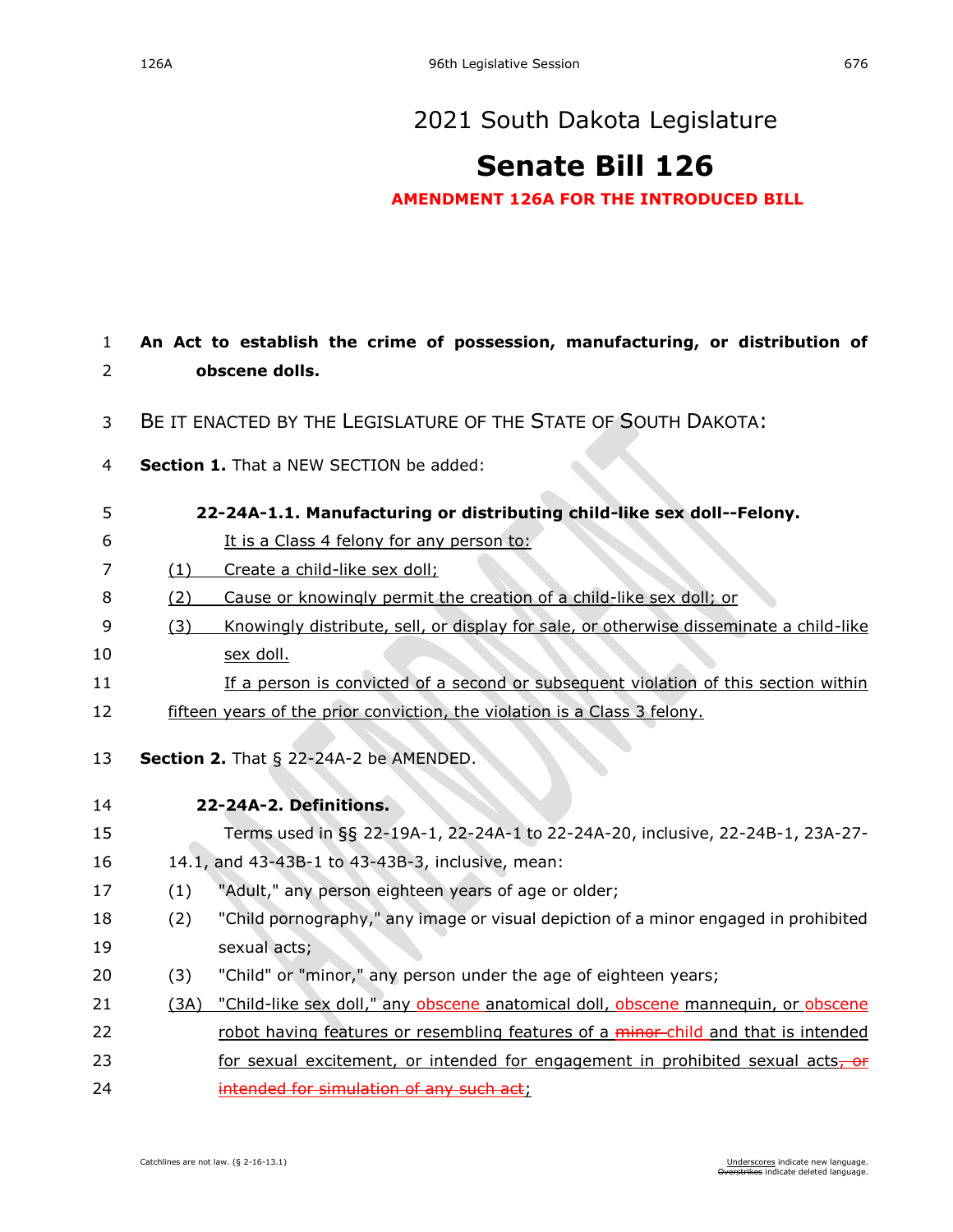126A 2 676

| $\mathbf{1}$ | (4)  |     | "Computer," any electronic, magnetic, optical, electrochemical, or other high-speed    |
|--------------|------|-----|----------------------------------------------------------------------------------------|
| 2            |      |     | data processing device performing logical, arithmetic, or storage functions and        |
| 3            |      |     | includes any data storage facility or communications facility directly related to or   |
| 4            |      |     | operating in conjunction with such device, including wireless communication devices    |
| 5            |      |     | such as cellular phones. The term also includes any on-line service, internet service, |
| 6            |      |     | or internet bulletin board;                                                            |
| 7            | (5)  |     | Deleted by SL 2005, ch 120, § 408                                                      |
| 8            | (6)  |     | "Digital media," any electronic storage device, including a floppy disk or other       |
| 9            |      |     | magnetic storage device or any compact disc that has memory and the capacity to        |
| 10           |      |     | store audio, video, or written materials;                                              |
| 11           | (7)  |     | "Harmful to minors," any reproduction, imitation, characterization, description,       |
| 12           |      |     | visual depiction, exhibition, presentation, or representation, of whatever kind or     |
| 13           |      |     | form, depicting nudity, sexual conduct, or sexual excitement if it:                    |
| 14           |      | (a) | Predominantly appeals to the prurient, shameful, or morbid interest of                 |
| 15           |      |     | minors;                                                                                |
| 16           |      | (b) | Is patently offensive to prevailing standards in the adult community as a              |
| 17           |      |     | whole with respect to what is suitable material for minors; and                        |
| 18           |      | (c) | Taken as a whole, is without serious literary, artistic, political, or scientific      |
| 19           |      |     | value for minors.                                                                      |
| 20           |      |     | This term does not include a mother's breast-feeding of her baby;                      |
| 21           | (8)  |     | "Masochism," sexual gratification achieved by a person through, or the association     |
| 22           |      |     | of sexual activity with, submission or subjection to physical pain, suffering,         |
| 23           |      |     | humiliation, torture, or death;                                                        |
| 24           | (9)  |     | "Nudity," the showing or the simulated showing of the human male or female             |
| 25           |      |     | genitals, pubic area, or buttocks with less than a fully opaque covering; or the       |
| 26           |      |     | showing of the female breast with less than a fully opaque covering of any portion     |
| 27           |      |     | thereof below the top of the nipple; or the depiction of covered male genitals in a    |
| 28           |      |     | discernibly turgid state for the purpose of creating sexual excitement. This term      |
| 29           |      |     | does not include a mother's breast-feeding of her baby irrespective of whether or      |
| 30           |      |     | not the nipple is covered during or incidental to feeding;                             |
| 31           | (10) |     | "Obscene," the status of material which:                                               |
| 32           |      | (a) | The average person, applying contemporary community standards, would                   |
| 33           |      |     | find, taken as a whole, appeals to the prurient interest;                              |
| 34           |      | (b) | Depicts or describes, in a patently offensive way, prohibited sexual acts; and         |
| 35           |      | (c) | Taken as a whole, lacks serious literary, artistic, political, or scientific value.    |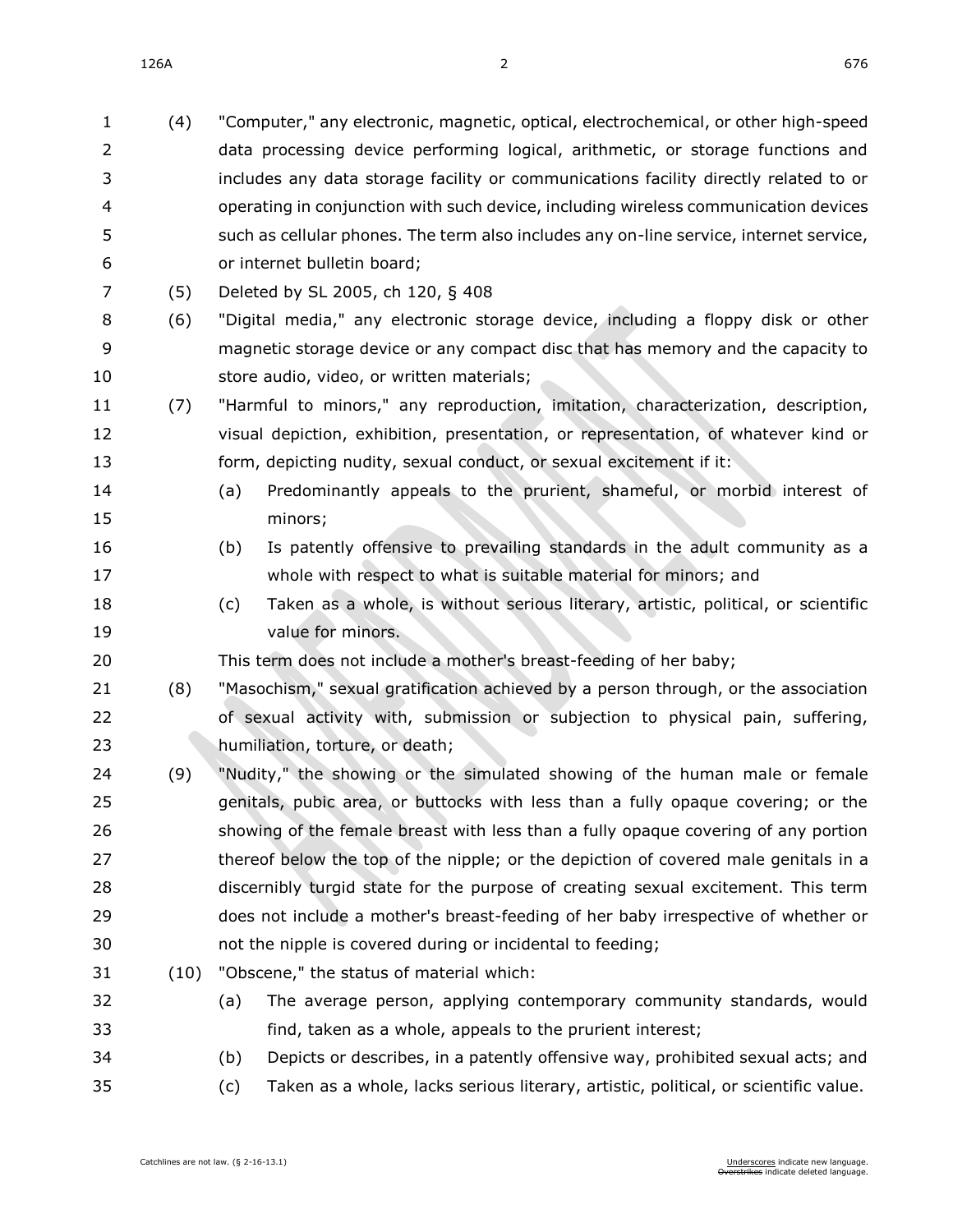| $\mathbf{1}$ |      | This term does not include a mother's breast-feeding of her baby;                      |
|--------------|------|----------------------------------------------------------------------------------------|
| 2            | (11) | "Person," includes individuals, children, firms, associations, joint ventures,         |
| 3            |      | partnerships, estates, trusts, business trusts, syndicates, fiduciaries, corporations, |
| 4            |      | and all other groups or combinations;                                                  |
| 5            | (12) | "Sadism," sexual gratification achieved through, or the association of sexual activity |
| 6            |      | with, the infliction of physical pain, suffering, humiliation, torture, or death;      |
| 7            | (13) | "Sadomasochistic abuse," flagellation or torture by or upon a minor, or the condition  |
| 8            |      | of being fettered, bound, or otherwise physically restrained, for the purpose of       |
| 9            |      | deriving sexual satisfaction, or satisfaction brought about as a result of sadistic    |
| 10           |      | violence, from inflicting harm on another or receiving such harm oneself;              |
| 11           | (14) | "Sexual battery," oral, anal, or vaginal penetration by, or union with, the sexual     |
| 12           |      | organ of another or the anal or vaginal penetration of another by any other object.    |
| 13           |      | This term does not include an act done for a bona fide medical purpose;                |
| 14           | (15) | "Sexual bestiality," any sexual act, actual or simulated, between a person and an      |
| 15           |      | animal involving the sex organ of the one and the mouth, anus, or vagina of the        |
|              |      |                                                                                        |
| 16           |      | other;                                                                                 |
| 17           | (16) | "Prohibited sexual act," actual or simulated sexual intercourse, sadism, masochism,    |
| 18           |      | sexual bestiality, incest, masturbation, or sadomasochistic abuse; actual or           |
| 19           |      | simulated exhibition of the genitals, the pubic or rectal area, or the bare feminine   |
| 20           |      | breasts, in a lewd or lascivious manner; actual physical contact with a person's       |
| 21           |      | clothed or unclothed genitals, pubic area, buttocks, or, if such person is a female,   |
| 22           |      | breast with the intent to arouse or gratify the sexual desire of either party;         |
| 23           |      | defecation or urination for the purpose of creating sexual excitement in the viewer;   |
| 24           |      | or any act or conduct which constitutes sexual battery or simulates that sexual        |
| 25           |      | battery is being or will be committed. The term includes encouraging, aiding,          |
| 26           |      | abetting or enticing any person to commit any such acts as provided in this            |
| 27           |      | subdivision. The term does not include a mother's breast-feeding of her baby;          |
| 28           |      | (17) "Sexual excitement," the condition of the human male or female genitals if in a   |
| 29           |      | state of sexual stimulation or arousal;                                                |
| 30           |      | (18) "Sexually oriented material," any book, article, magazine, publication, visual    |

 depiction or written matter of any kind or any drawing, etching, painting, 32 photograph, motion picture film, child-like sex doll, or sound recording that depicts sexual activity, actual or simulated, involving human beings or human beings and animals, that exhibits uncovered human genitals or the pubic region in a lewd or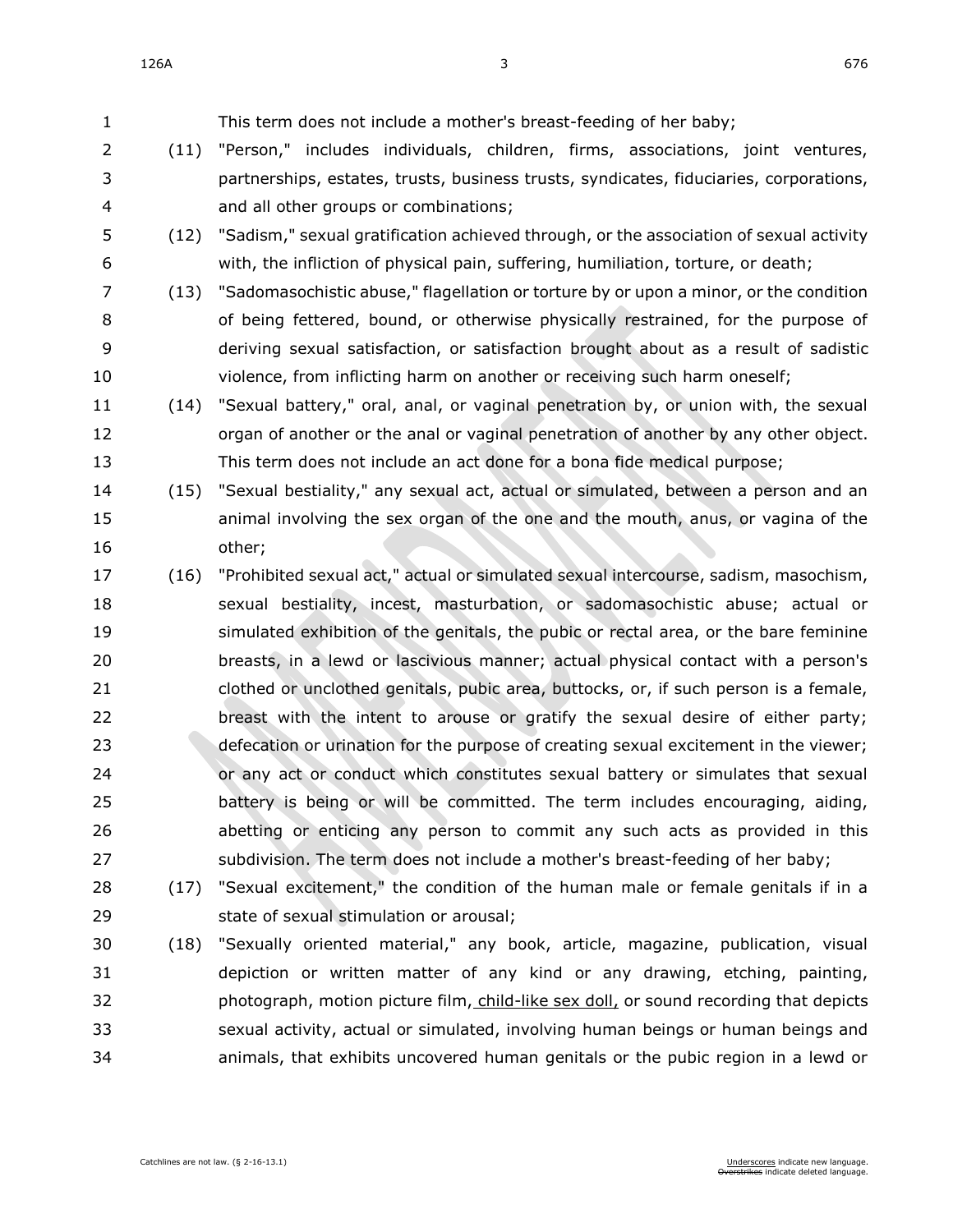**Assessment.**

sex doll.

lascivious manner, or that exhibits human male genitals in a discernibly turgid state,

even if completely and opaquely covered;

 (19) "Simulated," the explicit depiction of conduct described in subdivision (16) of this section that creates the appearance of such conduct and that exhibits any uncovered portion of the breasts, genitals, or anus; (20) "Visual depiction," any developed and undeveloped film, photograph, slide and videotape, and any photocopy, drawing, printed or written material, and child-like sex doll, and any data stored on computer disk, digital media, or by electronic means that are capable of conversion into a visual image. **Section 3.** That a NEW SECTION be added: **22-24A-3.1. Purchasing or possessing child-like sex doll--Felony--** It is a Class 4 felony for any person to knowingly purchase or possess a child-like 15 If a person is convicted of a second or subsequent violation of this section within 16 fifteen years of the prior conviction, the violation is a Class 3 felony. **Section 4.** [That § 22-24A-20 be AMENDED.](https://sdlegislature.gov/Statutes/Codified_Laws/2047431) **[22-24A-20. E](https://sdlegislature.gov/Statutes/Codified_Laws/DisplayStatute.aspx?Type=Statute&Statute=22-24A-20)xemption of publications with redeeming social value.** The provisions of §§ [22-22-24.3,](https://sdlegislature.gov/Statutes/Codified_Laws/DisplayStatute.aspx?Type=Statute&Statute=22-22-24.3) [22-24A-1,](https://sdlegislature.gov/Statutes/Codified_Laws/DisplayStatute.aspx?Type=Statute&Statute=22-24A-1) 22-24A-1.1, [22-24A-3,](https://sdlegislature.gov/Statutes/Codified_Laws/DisplayStatute.aspx?Type=Statute&Statute=22-24A-3) 22-24A-3.1, and [22-24A-5](https://sdlegislature.gov/Statutes/Codified_Laws/DisplayStatute.aspx?Type=Statute&Statute=22-24A-5) do not apply to the selling, lending, distributing, exhibiting, giving away, showing, possessing, or making of films, photographs, or other materials involving only nudity, if the materials are made for and have a serious literary, artistic, educational, or scientific value. **Section 5.** [That § 22-24B-1 be AMENDED.](https://sdlegislature.gov/Statutes/Codified_Laws/2047434) **[22-24B-1. S](https://sdlegislature.gov/Statutes/Codified_Laws/DisplayStatute.aspx?Type=Statute&Statute=22-24B-1)ex crimes determined.** For the purposes of §§ [22-24B-2](https://sdlegislature.gov/Statutes/Codified_Laws/DisplayStatute.aspx?Type=Statute&Statute=22-24B-2) to [22-24B-14,](https://sdlegislature.gov/Statutes/Codified_Laws/DisplayStatute.aspx?Type=Statute&Statute=22-24B-14) inclusive, a sex crime is any of the following crimes regardless of the date of the commission of the offense or the date of (1) Rape as set forth in § [22-22-1;](https://sdlegislature.gov/Statutes/Codified_Laws/DisplayStatute.aspx?Type=Statute&Statute=22-22-1) (2) Felony sexual contact with a minor under sixteen as set forth in § [22-22-7](https://sdlegislature.gov/Statutes/Codified_Laws/DisplayStatute.aspx?Type=Statute&Statute=22-22-7) if committed by an adult;

conviction: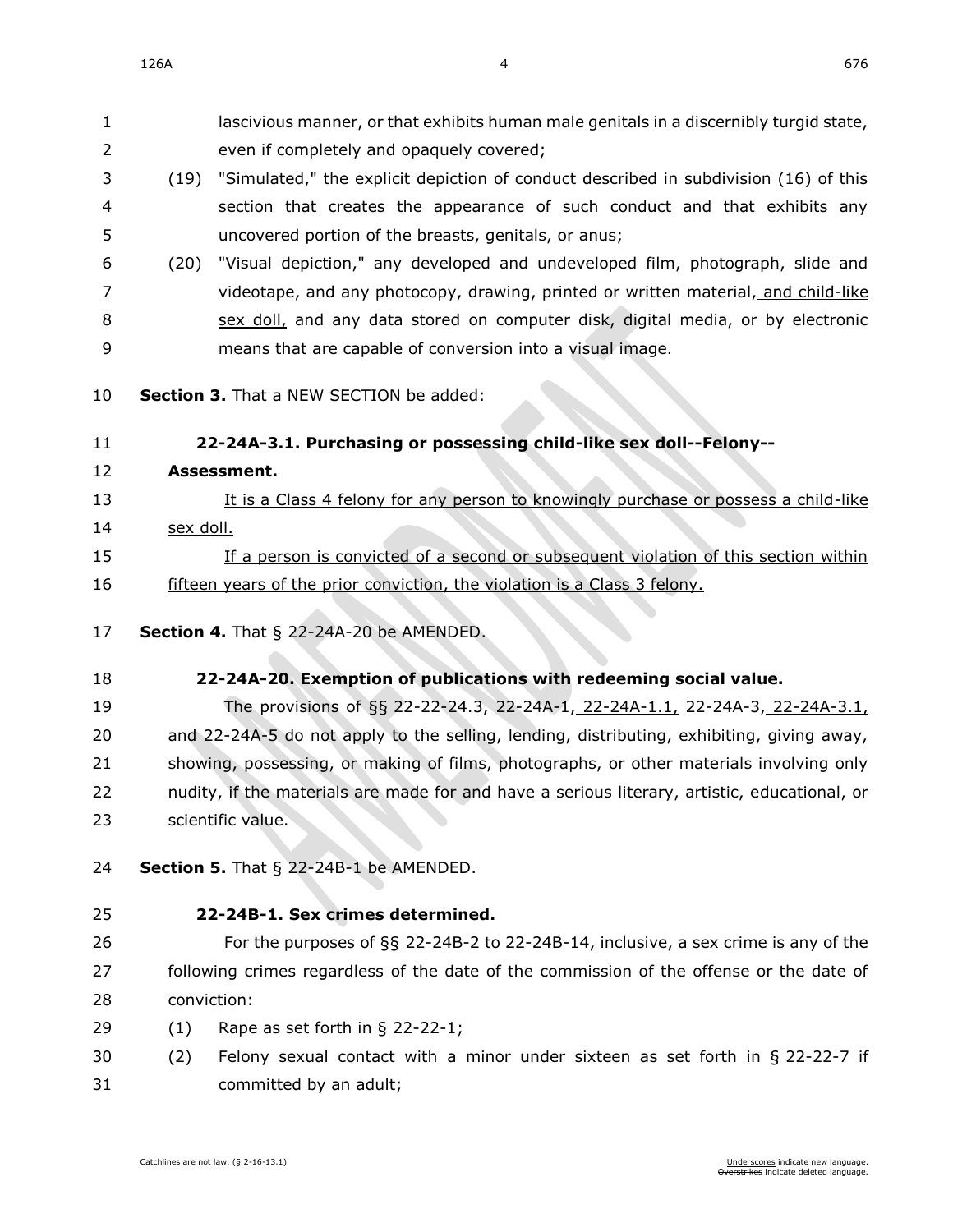| $\mathbf{1}$   | (3)  | Sexual contact with a person incapable of consenting as set forth in § 22-22-7.2;       |  |  |
|----------------|------|-----------------------------------------------------------------------------------------|--|--|
| $\overline{2}$ | (4)  | Incest if committed by an adult;                                                        |  |  |
| 3              | (5)  | Possessing, manufacturing, or distributing child pornography as set forth in § 22-      |  |  |
| 4              |      | $24A-3;$                                                                                |  |  |
| 5              | (6)  | Sale of child pornography as set forth in $\S$ 22-24A-1;                                |  |  |
| 6              | (7)  | Sexual exploitation of a minor as set forth in § 22-22-24.3;                            |  |  |
| 7              | (8)  | Kidnapping, as set forth in $\S$ 22-19-1, if the victim of the criminal act is a minor; |  |  |
| 8              | (9)  | Promotion of prostitution of a minor as set forth in subdivision 22-23-2(2);            |  |  |
| 9              | (10) | Criminal pedophilia as previously set forth in § 22-22-30.1;                            |  |  |
| 10             | (11) | Felony indecent exposure as previously set forth in former $\S$ 22-24-1 or felony       |  |  |
| 11             |      | indecent exposure as set forth in $\S$ 22-24-1.2;                                       |  |  |
| 12             | (12) | Solicitation of a minor as set forth in $\S$ 22-24A-5;                                  |  |  |
| 13             | (13) | Felony indecent exposure as set forth in § 22-24-1.3;                                   |  |  |
| 14             | (14) | Bestiality as set forth in § 22-22-42;                                                  |  |  |
| 15             | (15) | An attempt, conspiracy, or solicitation to commit any of the crimes listed in this      |  |  |
| 16             |      | section;                                                                                |  |  |
| 17             | (16) | Any crime, court martial offense, or tribal offense committed in a place other than     |  |  |
| 18             |      | this state that constitutes a sex crime under this section if committed in this state;  |  |  |
| 19             | (17) | Any federal crime, court martial offense, or tribal offense that constitutes a sex      |  |  |
| 20             |      | crime under federal law;                                                                |  |  |
| 21             | (18) | Any crime committed in another state if that state also requires anyone convicted       |  |  |
| 22             |      | of that crime register as a sex offender in that state;                                 |  |  |
| 23             | (19) | If the victim is a minor:                                                               |  |  |
| 24             |      | Any sexual acts between a jail employee and a detainee as set forth in § 22-<br>(a)     |  |  |
| 25             |      | $22 - 7.6$ ;                                                                            |  |  |
| 26             |      | Any sexual contact by a psychotherapist as set forth in § 22-22-28; or<br>(b)           |  |  |
| 27             |      | Any sexual penetration by a psychotherapist as set forth in $\S$ 22-22-29;<br>(c)       |  |  |
| 28             | (20) | Intentional exposure to HIV infection as set forth in subdivision (1) of $\S$ 22-18-31; |  |  |
| 29             | (21) | First degree human trafficking as set forth in $\S$ 22-49-2 if the victim is a minor;   |  |  |
| 30             | (22) | Second degree human trafficking as set forth in $\S$ 22-49-3 involving the prostitution |  |  |
| 31             |      | of a minor; or                                                                          |  |  |
| 32             | (23) | Felony use or dissemination of visual recording or photographic device without          |  |  |
| 33             |      | consent and with intent to self-gratify, harass, or embarrass as set forth in $\S$ 22-  |  |  |
| 34             |      | $21 - 4;$                                                                               |  |  |
| 35             | (24) | Manufacturing or distributing a child-like sex doll as set forth in § 22-24A-1.1; or    |  |  |